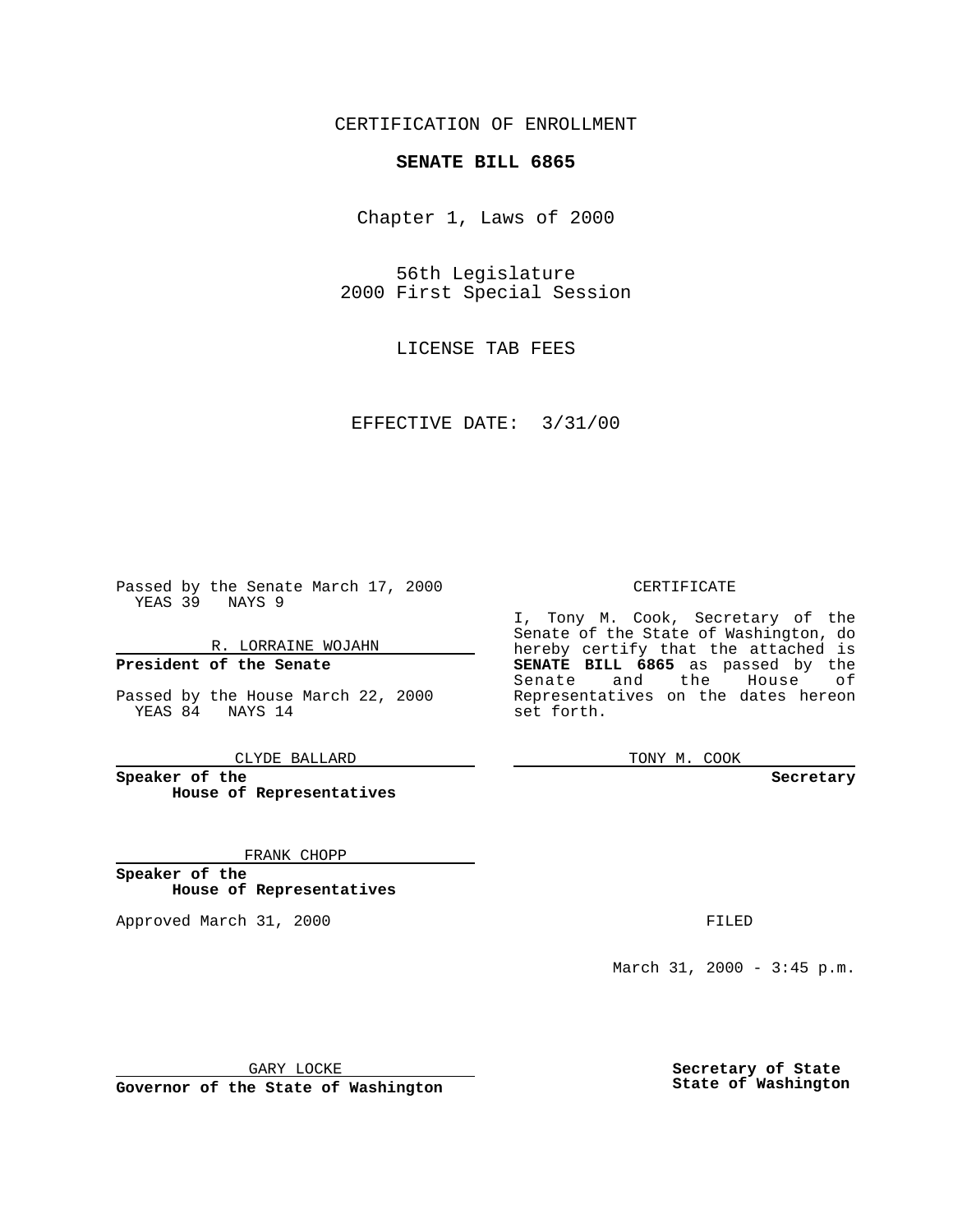## **SENATE BILL 6865** \_\_\_\_\_\_\_\_\_\_\_\_\_\_\_\_\_\_\_\_\_\_\_\_\_\_\_\_\_\_\_\_\_\_\_\_\_\_\_\_\_\_\_\_\_\_\_

\_\_\_\_\_\_\_\_\_\_\_\_\_\_\_\_\_\_\_\_\_\_\_\_\_\_\_\_\_\_\_\_\_\_\_\_\_\_\_\_\_\_\_\_\_\_\_

Passed Legislature - 2000 First Special Session

## **State of Washington 56th Legislature 2000 1st Special Session**

**By** Senators Loveland, Snyder, Eide, Franklin, McCaslin, Horn, Bauer, T. Sheldon, McAuliffe, Hargrove, Zarelli, Shin, Hale, Swecker, Long, Winsley, Haugen, Gardner, Deccio, Rossi, Patterson, Costa, Rasmussen, Roach, Goings, Benton, Johnson, Honeyford, Stevens, Oke and West

Read first time 03/17/2000.

 AN ACT Relating to replacing motor vehicle, travel trailer, and camper excise taxes with a thirty dollar fee; adding a new section to chapter 46.16 RCW; creating a new section; repealing RCW 46.16.060, 46.16.061, 46.16.650, 82.44.020, 82.44.030, 82.50.400, 82.50.405, and 82.50.410; and declaring an emergency.

BE IT ENACTED BY THE LEGISLATURE OF THE STATE OF WASHINGTON:

 NEW SECTION. **Sec. 1.** A new section is added to chapter 46.16 RCW to read as follows:

 (1) License tab fees shall be thirty dollars per year for motor vehicles, regardless of year, value, make, or model, beginning January 1, 2000.

 (2) For the purposes of this section, "license tab fees" are defined as the general fees paid annually for licensing motor vehicles, including cars, sport utility vehicles, motorcycles, and motor homes.

 NEW SECTION. **Sec. 2.** The following acts or parts of acts are each repealed:

 (1) RCW 46.16.060 (License fee, general--Distribution of proceeds-- House-moving dollies) and 1992 c 216 s 4, 1987 1st ex.s. c 9 s 3, 1985